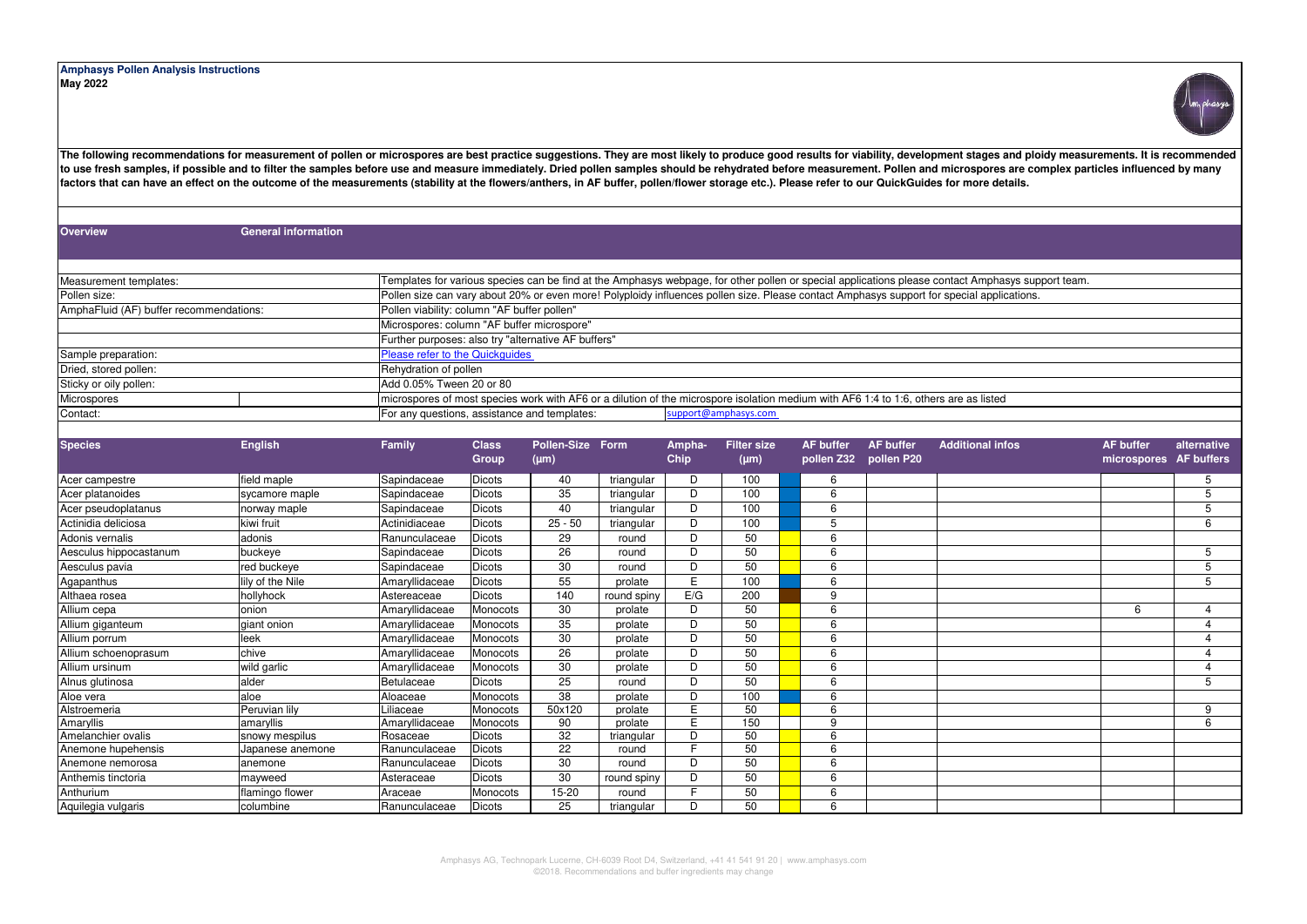| <b>Species</b>                    | <b>English</b>          | <b>Family</b>       | <b>Class</b>  | Pollen-Size Form |             | Ampha-         | <b>Filter size</b> | <b>AF buffer</b>        | <b>AF buffer</b> | <b>Additional infos</b> | <b>AF</b> buffer       | alternative     |
|-----------------------------------|-------------------------|---------------------|---------------|------------------|-------------|----------------|--------------------|-------------------------|------------------|-------------------------|------------------------|-----------------|
|                                   |                         |                     | Group         | $(\mu m)$        |             | Chip           | $(\mu m)$          | pollen Z32 pollen P20   |                  |                         | microspores AF buffers |                 |
| Arabidopsis thaliana              | mouse-ear cress         | <b>Brassicaceae</b> | <b>Dicots</b> | 15x30            | prolate     | D              | 50                 | $\overline{7}$          |                  |                         |                        | 10/5/3          |
| Asparagus                         | asparagus               | Asparagaceae        | Monocots      | $20 - 25$        | prolate     | D              | 50                 | 4                       |                  |                         |                        | 6               |
| Aster amelius                     | aster                   | Asteraceae          | Dicots        | 32               | round spiny | D              | 50                 | 6                       |                  |                         |                        |                 |
| Aubrieta                          | aubrieta                | <b>Brassicaceae</b> | Dicots        | 30               | prolate     | D              | 50                 | $\overline{7}$          |                  |                         |                        | 10/5/3          |
| Avena sativa                      | oat                     | Poaceae             | Monocots      | 40-50            | round       | E              | 100                | 6                       |                  |                         |                        | 9               |
| Averrhoa carambola                | carambola               | Oxalidaceae         | Dicots        | 28               | round       | D              | 50                 | 6                       |                  |                         |                        |                 |
| <b>Bellis perennis</b>            | daisy                   | Compositae          | Dicots        | 20               | round spiny | $\overline{F}$ | 50                 | 6                       |                  |                         |                        | $\overline{4}$  |
| Begonia spec                      | begonia                 | Begoniaceae         | Dicots        | $10 - 25$        | prolate     | F              | 50                 | 6                       |                  |                         |                        | 5               |
| Berberis thunbergii               | red barberry            | Berberidaceae       | <b>Dicots</b> | 35               | round       | D              | 50                 | 6                       |                  |                         |                        |                 |
| Beta vulgaris                     | sugar beet and other    | Amaranthaceae       | Dicots        | 25               | round       | D              | 50                 | $\overline{\mathbf{4}}$ |                  |                         | 4/6                    | 6               |
| Betula spec                       | birch                   | Betulaceae          | Dicots        | $18 - 30$        | round       | F/D            | 50                 | 6                       |                  |                         |                        | 5               |
| Betula pendula                    | birch                   | Betulaceae          | Dicots        | 22               | round       | F/D            | 50                 | 6                       |                  |                         |                        | 5               |
| Brassica napus                    | rape seed / canola      | <b>Brassicaceae</b> | Dicots        | $20 - 25$        | prolate     | D              | 50                 | $\overline{7}$          |                  |                         | 6                      | 10/5/3          |
| Brassica napus rapifera           | swede                   | <b>Brassicaceae</b> | Dicots        | $20 - 26$        | prolate     | D              | 50                 | $\overline{7}$          |                  |                         | 6                      | 10/5/3          |
| Brassica oleracea var. botrytis   | cauliflower             | <b>Brassicaceae</b> | Dicots        | $20 - 25$        | prolate     | D              | 50                 | $\overline{7}$          |                  |                         | 6                      | 10/5/3          |
| Brassica oleracea var. gongylodes | kohlrabi                | <b>Brassicaceae</b> | Dicots        | $20 - 25$        | prolate     | D              | 50                 | $\overline{7}$          |                  |                         | 6                      | 10/5/3          |
| Brassica oleracea var. gemmifera  | <b>Brussels sprouts</b> | <b>Brassicaceae</b> | Dicots        | $20 - 26$        | prolate     | D              | 50                 | $\overline{7}$          |                  |                         | 6                      | 10/5/3          |
| Brassica oleracea var. italica    | broccoli                | <b>Brassicaceae</b> | Dicots        | $20 - 25$        | prolate     | D              | 50                 | 5                       |                  |                         | 6                      | 10/7/3          |
| Brassica oleracea cultivar        | other cultivars         | <b>Brassicaceae</b> | Dicots        | $20 - 25$        | prolate     | D              | 50                 | $\overline{7}$          |                  |                         | $\overline{6}$         | 10/5/3          |
| Brassica rapa chinensis           | Chinese cabbage         | <b>Brassicaceae</b> | Dicots        | $20 - 25$        | prolate     | D              | 50                 | $\overline{7}$          |                  |                         | 6                      | 10/5/3          |
| Bougainvillea glabra              | bougainvillea           | Nyctaginaceae       | Dicots        | 35               | round       | D              | 50                 | 6                       |                  |                         |                        | 5               |
| Calendula officinalis             | marigold                | Asteraceae          | Dicots        | 30               | round spiny | D              | 50                 | 6                       |                  |                         |                        | 5               |
| Calluna vulgaris                  | common heather          | Ericaceae           | Dicots        | $20 - 30$        | tetrad      | D              | 50                 | 5                       |                  |                         |                        |                 |
| Camellia japonica                 | camellia                | Theaceae            | Dicots        | 45               | triangular  | D/E            | 100                | 5                       |                  |                         |                        |                 |
| Camellia oleifera                 | tea oil camellia        | Theaceae            | Dicots        | 48               | triangular  | D/E            | 100                | 5                       |                  |                         |                        |                 |
| Campanula spec.                   | bell flower             | Campanulaceae       | <b>Dicots</b> | $20 - 35$        | round       | D              | 50                 | $\overline{5}$          |                  |                         |                        | 6               |
| Cannabis sativa                   | hemp                    | Cannabaceae         | Dicots        | 26               | round       | D              | 50                 | 6                       |                  |                         | 6                      |                 |
| Capsicum annuum                   | sweet pepper            | Solanaceae          | Dicots        | $25 - 30$        | triangular  | D              | 50                 | 6                       | 10               |                         | 4/6                    | 10              |
| Capsicum frutescence              | chilli                  | Solanaceae          | Dicots        | $30 - 35$        | triangular  | D              | 50                 | 6                       | 10               |                         | 4/6                    | 10              |
| Capsicum spec.                    | pepper                  | Solanaceae          | Dicots        | $20 - 35$        | triangular  | D              | 50                 | 6                       | 10               |                         | 4/6                    | 10              |
| Cardamine pratense                | lady's smock            | <b>Brassicaceae</b> | Dicots        | 32               | round       | D              | 50                 | 6                       |                  |                         |                        | 10              |
| Carica papaya                     | papaya                  | Caricaceae          | Dicots        | 36               | round       | $\overline{D}$ | 50                 | 6                       |                  |                         |                        | 5/3             |
| Carpinus betulus                  | common hornbean         | <b>Betulaceae</b>   | Dicots        | $30 - 40$        | round       | D              | 50                 | 6                       |                  |                         |                        | 5               |
| Carya illinoinensis               | pecan                   | Juglandaceae        | Dicots        | 30×60            | prolate     | E              | 50                 | 6                       |                  |                         |                        |                 |
| Castanea sativa                   | chestnut                | Fagaceae            | Dicots        | 16               | triangular  | F              | 50                 | 6                       |                  |                         |                        |                 |
| Cenchrus ciliaris                 | buffel-grass            | Poaceae             | Monocots      | 60               | round       | E              | 100                | 6                       |                  |                         |                        |                 |
| Centaurea montana                 | mountain bluet          | Asteraceae          | Dicots        | 36               | round spiny | D              | 50                 | 6                       |                  |                         |                        |                 |
| Cercis canadensis                 | eastern redbud          | Fabaceae            | Dicots        | 25               | triangular  | D              | 50                 | 5                       |                  |                         |                        | 6               |
| Chelidonium majus                 | greater celandine       | Papaveraceae        | Dicots        | 27               | triangular  | D              | 50                 | 6                       |                  |                         |                        | 5               |
| Chionodoxa luciliae               | glory of th snow        | Asparagaceae        | Monocots      | 33               | prolate     | D              | 50                 | 6                       |                  |                         |                        |                 |
| Chrysanthemum frutescens          | Paris daisy             | Asteraceae          | Dicots        | 42               | round spiny | E              | 100                | 6                       |                  |                         |                        | 5               |
| Chrysanthemum grandiflorum        | chrysants               | Asteraceae          | Dicots        | 35               | round spiny | D              | 50                 | 6                       |                  |                         |                        | $\overline{5}$  |
| Chrysanthemum spec.               | chrysants               | Asteraceae          | Dicots        | $30 - 45$        | round spiny | D/E            | 100                | 6                       |                  |                         |                        | 5               |
| Cicer arietinum                   | chickpea                | Fabaceae            | Dicots        | 28               | prolate     | D              | 50                 | 5                       |                  |                         |                        | $6\phantom{1}6$ |
| Cichorium endivia                 | endive                  | Asteraceae          | Dicots        | 80-100           | round spiny | E              | 150                | 6                       |                  |                         | 6                      | $\overline{4}$  |
| Cichorium intybus                 | chicory                 | Asteraceae          | Dicots        | 40               | round spiny | D/E            | 100                | 6                       |                  |                         |                        | 5/3             |
| Cirsium vulgare                   | spear thistle           | Asteraceae          | Dicots        | 40               | round spiny | D/E            | 100                | 6                       |                  |                         | 6                      | 5               |
| Citrullus lanatus                 | water melon             | Cucurbitaceae       | Dicots        | 40x60 - 60x90    | prolate     | $\mathsf E$    | 150                | $5 +$ Tween             |                  |                         |                        | 8               |
| Citrus x limonia                  | rangpur                 | Rutaceae            | Dicots        | 35               | round       | $\overline{D}$ | 50                 | 6                       |                  |                         |                        | 5               |
| Citrus x sinensis                 | orange                  | Rutaceae            | Dicots        | 32               | round       | D              | 50                 | 6                       |                  |                         |                        | 5               |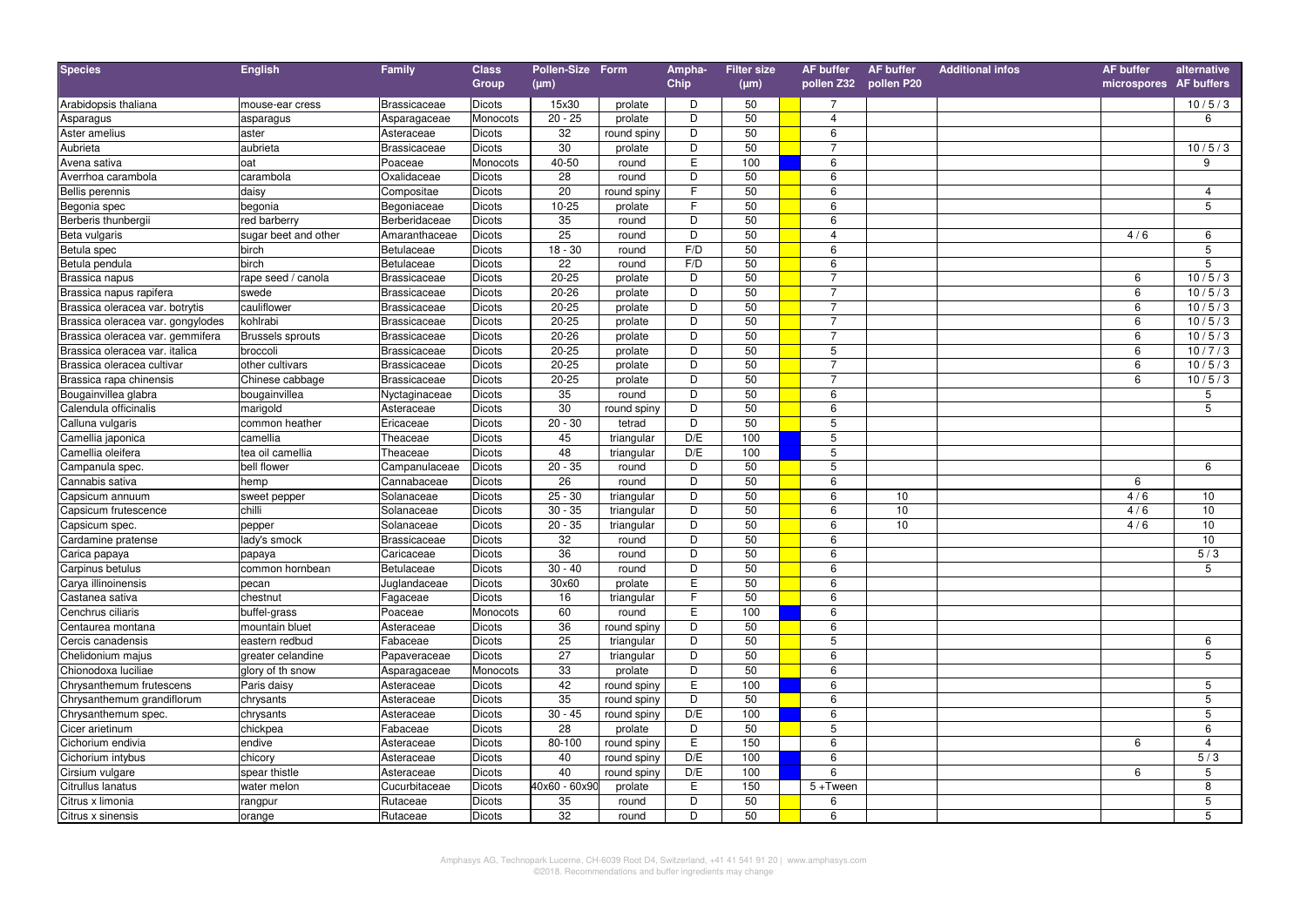| <b>Species</b>         | <b>English</b>              | <b>Family</b>       | <b>Class</b><br>Group | Pollen-Size Form<br>$(\mu m)$ |                | Ampha-<br>Chip | <b>Filter size</b><br>$(\mu m)$ | <b>AF buffer</b><br>pollen Z32 pollen P20 | AF buffer | <b>Additional infos</b> | <b>AF buffer</b><br>microspores AF buffers | alternative    |
|------------------------|-----------------------------|---------------------|-----------------------|-------------------------------|----------------|----------------|---------------------------------|-------------------------------------------|-----------|-------------------------|--------------------------------------------|----------------|
| Clematis cultivars     | clematis                    | Ranunculaceae       | Dicots                | 28                            | round          | D              | 50                              | 6                                         |           |                         |                                            |                |
| Clematis vitalba       | old man's beard             | Ranunculaceae       | Dicots                | $\overline{22}$               | round          | F/D            | 50                              | 6                                         |           |                         |                                            |                |
| Coffea arabica         | coffee                      | Rubiaceae           | Dicots                | 36                            | round          | D              | 50                              | 6                                         |           |                         |                                            |                |
| Colutea arborescens    | bladder-senna               | Fabaceae            | Dicots                | 38                            | triangular     | D              | 50                              | 5                                         |           |                         |                                            | 6              |
| Coriandrum sativum     | coriander                   | Apicaceae           | Dicots                | 15x30                         | prolate        | F/D            | 50                              | 6                                         |           |                         |                                            |                |
| Cornus sanguinea       | common dogwood              | Cornaceae           | Dicots                | 58                            | round          | $\mathsf E$    | 100                             | 6                                         |           |                         |                                            |                |
| Cortaderia selloana    | pampas grass                | Poaceae             | Monocots              | 50                            | round          | E              | 100                             | 6                                         |           |                         |                                            |                |
| Corydalis solida       | fumewort                    | Fumariaceae         | Dicots                | 31                            | round          | D              | 50                              | 6                                         |           |                         |                                            |                |
| Corylus avellana       | hazelnut                    | Corylaceae          | Dicots                | $20 - 30$                     | round          | $\overline{F}$ | 50                              | 6                                         |           |                         |                                            | 5              |
| Couroupita guianensis  | cannonball tree             | Lecythidaceae       | Dicots                | 20×50                         | triangular     | D              | 100                             | 6                                         |           |                         |                                            | 5              |
| Cucumis melo           | melon                       | Cucurbitaceae       | Dicots                | 50                            | round          | E              | 150                             | 5                                         |           |                         | 5                                          | 8              |
| Cucumis sativus        | cucumber                    | Cucurbitaceae       | Dicots                | 60                            | round          | $\overline{E}$ | 150                             | $5 +$ Tween                               |           |                         | 5                                          | 8              |
| Cucurbita maxima       | squash, pumpkin             | Cucurbitaceae       | Dicots                | 150-200                       | round spiny    | G              | 300                             | 8                                         |           | frequency 2 at 12MHz    | 5                                          |                |
| Cucurbita moschata     | butternut squash            | Cucurbitaceae       | Dicots                | 150-200                       | round spiny    | G              | 300                             | 8                                         |           | frequency 2 at 12MHz    | 5                                          |                |
| Cucurbita pepo         | courgette, marrow, zucchini | Cucurbitaceae       | Dicots                | 150-200                       | round spiny    | G              | 300                             | 8                                         |           | frequency 2 at 12MHz    | $5\phantom{.0}$                            |                |
| Cuphea hyssopifolia    | false heather               | Lythraceae          | Dicots                | 22                            | round          | F              | 50                              | 6                                         |           |                         |                                            |                |
| Cyclamen persicum      | cyclame                     | Primulaceae         | Dicots                | $15 - 20$                     | round          | F              | 50                              | 6                                         |           |                         |                                            | $\overline{4}$ |
| Cynara cardunculus     | artichoke                   | Asteraceae          | Dicots                | 65                            | round spiny    | E              | 100                             | 3                                         |           |                         | 3/6                                        | 6/9            |
| Dahlia cultivars       | dahlia                      | Asteraceae          | Dicots                | 45                            | round spiny    | E              | 100                             | 6                                         |           |                         |                                            | 5/3            |
| Daucus carota          | carrot                      | Umbelliferaceae     | Dicots                | 15x30                         | prolate        | F/D            | 50                              | 4                                         |           |                         | $\overline{4}$                             | 6              |
| Delonix regia          |                             | Fabaceae            | Dicots                | 60                            | round          | $\mathsf E$    | 100                             | 6                                         |           |                         |                                            | 9              |
| Delosperma             | ice plant                   | Aizoaceae           | Dicots                | $\overline{20}$               | round          | F              | 50                              | 5                                         |           |                         |                                            | 6              |
| Dianthus cultivars     | pink                        | Caryophyllaceae     | Dicots                | $30 - 50$                     | round          | D              | 100                             | 6                                         |           |                         |                                            | 5              |
| Digitalis lutea        | straw foxglove              | Plantaginaceae      | Dicots                | 26                            | round          | D              | 50                              | 6                                         |           |                         |                                            |                |
| Digitalis purpurea     | foxglove                    | Plantaginaceae      | <b>Dicots</b>         | 26                            | round          | D              | 50                              | 6                                         |           |                         |                                            |                |
| Echium vulgare         | blueweed                    | Boraginaceae        | Dicots                | 17                            | round          | F              | 50                              | 6                                         |           |                         |                                            |                |
| Elaeis guineensis      | oil palm                    | Arecaceae           | Monocots              | 30                            | triangular     | D              | 50                              | 6                                         |           |                         |                                            |                |
| Erica gracilis         | heath                       | Ericaceae           | Dicots                | $30 - 40$                     | tetrade        | $\overline{D}$ | 100                             | 5                                         |           |                         |                                            |                |
| Erigeron karvinskianus | Mexican fleaban             | Asteraceae          | Dicots                | 25                            | round spiny    | $\overline{D}$ | 50                              | $6\overline{6}$                           |           |                         |                                            |                |
| Eucalyptus spec        | Eucalyptus                  | Myrtaceae           | Dicots                | 26                            | triangular     | F/D            | 50                              | $6\overline{6}$                           |           |                         |                                            |                |
| Euphorbia verrucosa    | spurge                      | Euphorbiaceae       | Dicots                | 50                            | round          | E              | 100                             | 6                                         |           |                         |                                            |                |
| Eruca sativa           | rucola                      | <b>Brassicaceae</b> | <b>Dicots</b>         | 20                            | triangular     | $\mathsf F$    | 50                              | 7                                         |           |                         |                                            | 3/5/10         |
| Fagopyrum esculentum   | buckwheat                   | Polygonaceae        | Dicots                | 50                            | round          | D/E            | 100                             | 6                                         |           |                         |                                            |                |
| Fagus sylvatica        | common beech                | Fagaceae            | Dicots                | 50                            | round          | D/E            | 100                             | 6                                         |           |                         |                                            |                |
| Festuca arundinacea    | tall fescue                 | Poaceae             | Monocots              | 40                            | round          | D/E            | 100                             | 6                                         |           |                         |                                            | 9/11           |
| Foeniculum vulgare     | florence fennel             | Umbelliferaceae     | Dicots                | 30                            | prolate        | D              | 50                              | 4                                         |           |                         | $\overline{4}$                             | 6              |
| Forsythia intermedia   | Forsythia                   | Oleaceae            | Dicots                | $25 - 30$                     | round          | D              | 50                              | 6                                         |           |                         |                                            | 5              |
| Fragaria magna         | strawberry                  | Rosaceae            | Dicots                | 25                            | triangular     | D              | 50                              | 6                                         |           |                         |                                            |                |
| Fragaria vesca         | strawberry                  | Rosaceae            | Dicots                | 23                            | triangular     | F/D            | 50                              | 6                                         |           |                         |                                            |                |
| Fraxinus excelsior     | ash                         | Oleaceae            | Dicots                | $\overline{22}$               | triangular     | F/D            | 50                              | 6                                         |           |                         |                                            |                |
| Fraxinus ornus         | flower ash                  | Oleaceae            | Dicots                | 22                            | triangular     | F/D            | 50                              | 6                                         |           |                         |                                            |                |
| Gaillardia             | blanket flower              | Asteraceae          | Dicots                | 30                            | round spiny    | D              | 50                              | 6                                         |           |                         |                                            |                |
| Gaura lindheimeri      | gaura                       | Onagraceae          | Dicots                | 150                           | triangular     | E/G            | 200                             | 9                                         |           |                         |                                            |                |
| Gazania spec           | ganzania                    | Asteraceae          | Dicots                | $30 - 40$                     | round textured | D              | 100                             | 6                                         |           |                         |                                            | 5              |
| Geranium spec          | cranesbill                  | Geraniaceae         | Dicots                | $70 - 120$                    | round          | E              | 150                             | 5                                         |           |                         |                                            | 8              |
| Gerbera spec           | gerbera                     | Asteraceae          | Dicots                | 50                            | round spiny    | E              | 100                             | 5                                         |           |                         |                                            | 6              |
| Gladiolus × hortulanus | gladiolus                   | Iridaceae           | Monocots              | 80                            | round          | E              | 150                             | 6                                         |           |                         |                                            | 9              |
| Gloriosa superba       | flame lily                  | Colchicaceae        | Dicots                | 40                            | prolate        | D              | 100                             | 6                                         |           |                         |                                            |                |
| Glycine max            | soy bean                    | Fabaceae            | Dicots                | 20                            | round          | $\overline{F}$ | 50                              | 6                                         |           |                         |                                            | 5              |
| Gossypium spec         | cotton                      | Malvaceae           | Dicots                | $100+$                        | round spiny    | E/G            | 200/300                         | 9                                         |           |                         |                                            |                |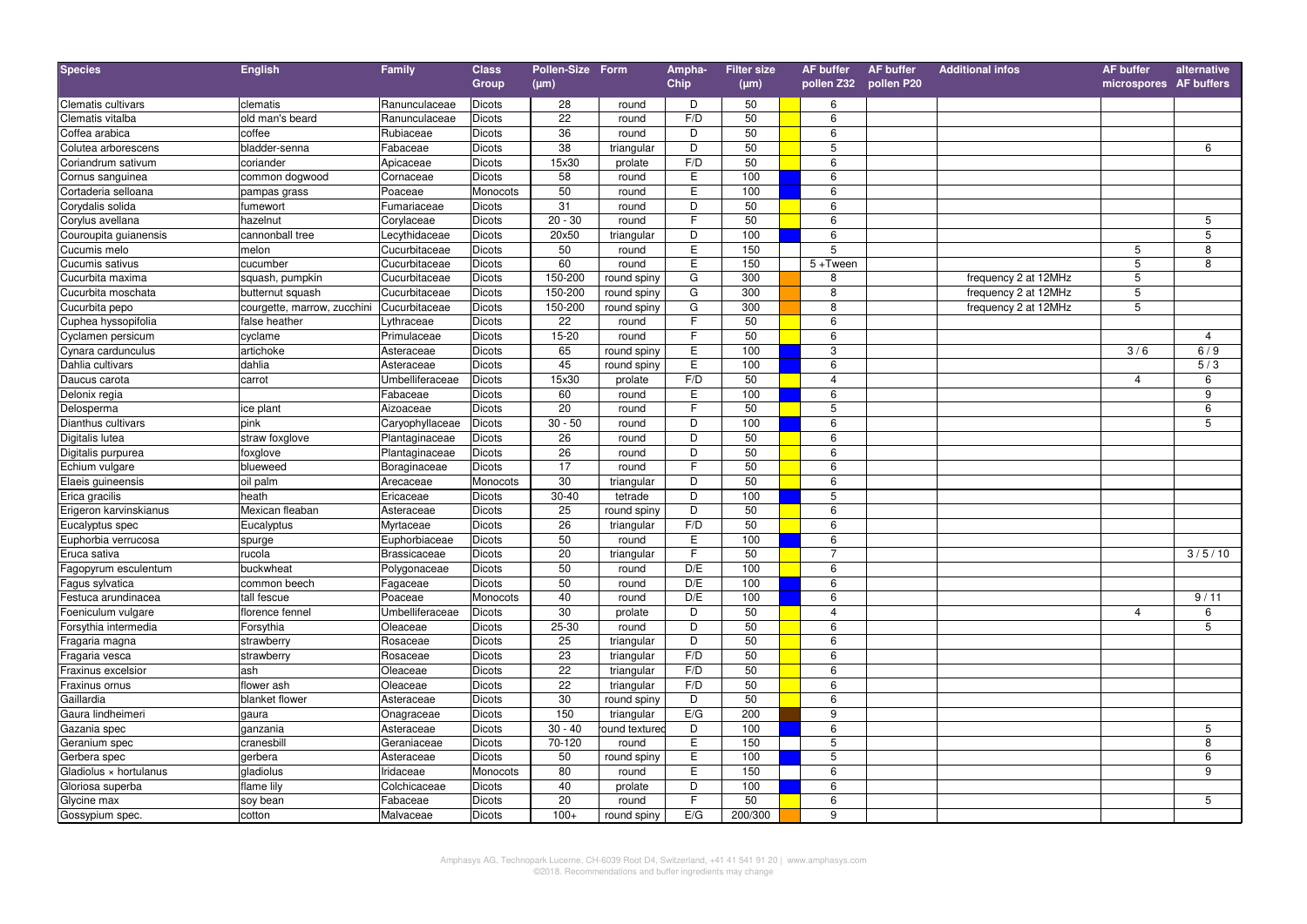| <b>Species</b>               | <b>English</b>          | Family         | <b>Class</b>  | Pollen-Size Form |              | Ampha-         | <b>Filter size</b> | <b>AF buffer</b>      | AF buffer | <b>Additional infos</b>             | <b>AF</b> buffer       | alternative    |
|------------------------------|-------------------------|----------------|---------------|------------------|--------------|----------------|--------------------|-----------------------|-----------|-------------------------------------|------------------------|----------------|
|                              |                         |                | Group         | $(\mu m)$        |              | Chip           | $(\mu m)$          | pollen Z32 pollen P20 |           |                                     | microspores AF buffers |                |
| Guizotia abyssinica          | noog, ramtilla          | Asteraceae     | <b>Dicots</b> | 30               | round spiny  | D              | 50                 | 6                     |           |                                     |                        |                |
| Helianthus annuus            | sunflower               | Asteraceae     | Dicots        | 45               | round spiny  | D/E            | 100                | 5                     |           |                                     |                        | 6/10           |
| Helleborus spec              | christmas rose          | Ranunculaceae  | Dicots        | $25 - 40$        | triangular   | D              | 50                 | 6                     |           |                                     |                        | $\overline{4}$ |
| Hemerocallis                 | spider lily             | Amaryllidaceae | Monocots      | 80               | round        | E              | 150                | 6                     |           |                                     |                        | 9              |
| Hibiscus syriacus            | hibiscus                | Malvaceae      | Dicots        | 150-200          | round spiny  | G              | 300                | 9                     |           |                                     |                        | 6              |
| Hippeastrum gracilis         | amaryllis               | Amaryllidaceae | Monocots      | 90               | round        | $\overline{E}$ | 150                | 6                     |           |                                     |                        |                |
| Hordeum vulgare              | barley                  | Poaceae        | Monocots      | 45               | round        | $\overline{E}$ | 100                | 9                     |           | mature pollen short viability <0.5h | 6                      | 6/11           |
| <b>Hyacinthus orientalis</b> | hyacinths               | Asparagaceae   | Monocots      | 40-60            | prolate      | E              | 100                | 6                     |           |                                     |                        | $\overline{4}$ |
| Hydrangea macrophylla        | hydrangea               | Hydrangeaceae  | Dicots        | 20               | round        | $\overline{F}$ | 50                 | 5                     |           |                                     |                        | 6              |
| Hydrangea paniculata         | hydrangea               | Hydrangeaceae  | Dicots        | 20               | round        | F              | 50                 | 5                     |           |                                     |                        | $\,6\,$        |
| Hypericum                    | St John's wort          | Guttifereae    | Dicots        | $20 - 25$        | round        | F/D            | 50                 | 6                     |           |                                     |                        | 3              |
| llex aquifolium              | holly                   | Aquifoliaceae  | Dicots        | 35               | round        | D              | 50                 | 6                     |           |                                     |                        |                |
| Impatiens x neuguninea       | Impatiens               | Balsaminaceae  | Dicots        | 20×60            | prolate      | E              | 100                | 6                     |           |                                     |                        | 5              |
| Juglans regia                | walnut                  | Juglandaceae   | Dicots        | 40               | round        | D              | 100                | 6                     |           |                                     |                        |                |
| Justicia adhatoda            | Malabar nut             | Acanthaceae    | Dicots        | 20×50            | prolate      | D              | 100                | 6                     |           |                                     |                        |                |
| Kalanchoe blossfeldiana      | flaming Katy            | Crassulaceae   | Dicots        | 33               | triangular   | D              | 50                 | 6                     |           |                                     |                        |                |
| Lactuca sativa               | lettuce                 | Astereaceae    | Dicots        | 30               | round spiny  | D              | 50                 | 6                     |           | short flower time                   | 6                      | 3              |
| ampranthus spec              |                         | Aizoaceae      | <b>Dicots</b> | 20               | round        | F              | 50                 | 6                     |           |                                     |                        |                |
| .arix                        | larch                   | Pinacea        | Pinopsida     | 40-60            | spherical    | E              | 100                | 6                     |           |                                     |                        |                |
| avandula officinalis         | lavender                | Lamiaceae      | Dicots        | 40               | prolate      | D              | 100                | 6                     |           |                                     |                        | 5              |
| ens culinaris                | lentile                 | Fabaceae       | Dicots        | 25               | prolate      | D              | 50                 | 5                     |           |                                     |                        | 6              |
| eucanthemum vulgare          | oxeye daisy             | Asteraceae     | Dicots        | 30               | round spiny  | D              | 50                 | 6                     |           |                                     |                        | 5              |
| ilium spec                   | lily                    | Liliaceae      | Monocots      | 100              | prolate      | E              | 150                | 9                     |           |                                     |                        | 6/11           |
| olium multiflorum            | Italian rye-grass       | Poaceae        | Monocots      | 40               | round        | D/E            | 100                | 6                     |           |                                     |                        | 11             |
| olium perenne                | German rye-grass        | Poaceae        | Monocots      | 40               | round        | D/E            | 100                | 6                     |           |                                     |                        | 11             |
| Magnifera indica             | mango                   | Anacardiaceae  | Dicots        | $25 - 35$        | triangular   | $\overline{D}$ | 50                 | $\overline{6}$        |           |                                     |                        |                |
| Magnolia x soulangiana       | magnolia                | Magnoliaceae   | Magnoliids    | 65               | prolate      | E              | 100                | 5                     |           |                                     |                        | 6              |
| Malus domestica              | apple                   | Rosaceae       | Dicots        | $\overline{38}$  | round        | D              | 50                 | 6                     |           |                                     |                        | 5              |
| Malva sylvestris             | mallow                  | Malvaceae      | Dicots        | 130              | round, spiny | E/G            | 200                | 9                     |           |                                     |                        | $\overline{6}$ |
| Mandevilla                   | rocktrumpet, Dipladenia | Apocynaceae    | Dicots        | 55               | round        | E              | 100                | 6                     |           |                                     |                        |                |
| Matricaria chamomille        | chamomilli              | Asteraceae     | Dicots        | 25               | round, spiny | D              | 50                 | 6                     |           |                                     |                        | 5              |
| Mentha x piperita            | mint                    | Lamiaceae      | Dicots        | $30 - 40$        | prolate      | D              | 50                 | $5\overline{)}$       |           |                                     |                        | 6              |
| Mentha suaveolens x piperita | mint grapefruit         | Lamiaceae      | Dicots        | $30 - 40$        | prolate      | D              | 50                 | 5                     |           |                                     |                        | $6\phantom{a}$ |
| Momordica spec               | bittergourd             | Cucurbitaceae  | Dicots        | 80               | round        | Е              | 150                | $5 +$ Tween           |           |                                     |                        | 8              |
| Musa x paradisiaca           | banana                  | Musaceae       | Monocots      | 100-130          | round        | E              | 150                | 9                     |           |                                     |                        | 6              |
| Muscari armeniacum           | grape hyacinth          | Asparagaceae   | Monocots      | 30               | prolate      | D              | 50                 | 6                     |           |                                     |                        |                |
| Narcissus minor              | daffodil                | Amaryllidaceae | Monocots      | 37               | prolate      | D              | 50                 | 6                     |           |                                     |                        | $\overline{4}$ |
| Nicotiana spec               | tobacco                 | Solanaceae     | Dicots        | 35               | round        | D              | 50                 | 6                     |           |                                     | 6                      | 10             |
| Ocimum basilicum             | basil                   | Lamiaceae      | Dicots        | 60               | round        | $\overline{E}$ | 100                | 6                     |           |                                     |                        | 5              |
| Oenothera biennis            | evening primrose        | Onagraceaea    | Dicots        | 160              | triangular   | G              | 200                | 9                     |           |                                     |                        |                |
| Olea europaea                | olive tree              | Oleaceae       | Dicots        | 25               | triangular   | D              | 50                 | 6                     |           |                                     |                        | 5              |
| Ononis arvensis              | field restharrow        | Fabaceae       | Dicots        | 20               | prolate      | $\overline{F}$ | 50                 | 5                     |           |                                     | 6                      | 6              |
| Oryza sativa                 | rice                    | Poaceae        | Monocots      | $30 - 45$        | round        | D/E            | 100                | 6                     |           | pollen short viability              |                        | 6/11           |
| Papaver nudicaule            | Island poppy            | Papaveraceae   | Dicots        | 35               | round        | D              | 50                 | 6                     |           |                                     |                        | 5              |
| Passiflora edulis            | passion flower          | Passifloraceae | Dicots        | $40 - 70$        | polygonal    | $\overline{E}$ | 100                | 6                     |           |                                     |                        |                |
| Pentas lanceolata            | spruce                  | Rubiaceae      | Dicots        | 24               | tetracolpate | D              | 50                 | 6                     |           |                                     |                        |                |
| Petroselinum crispum         | parsley                 | Apiaceae       | Dicots        | 23               | prolate      | D              | 50                 | 6                     |           |                                     |                        |                |
| Petunia spec                 | petunia                 | Solanaceae     | Dicots        | 30               | triangular   | D              | 50                 | 6                     |           |                                     |                        | 10             |
| Phacelia tanacetifolia       | blue tansy              | Boraginaceae   | Dicots        | 24               | round        | $\overline{D}$ | 50                 | 6                     |           |                                     |                        |                |
| Phalaenopsis                 | orchids                 | Orchidaceae    | Dicots        | 15               | round        | E              | 50                 | 5                     |           |                                     |                        |                |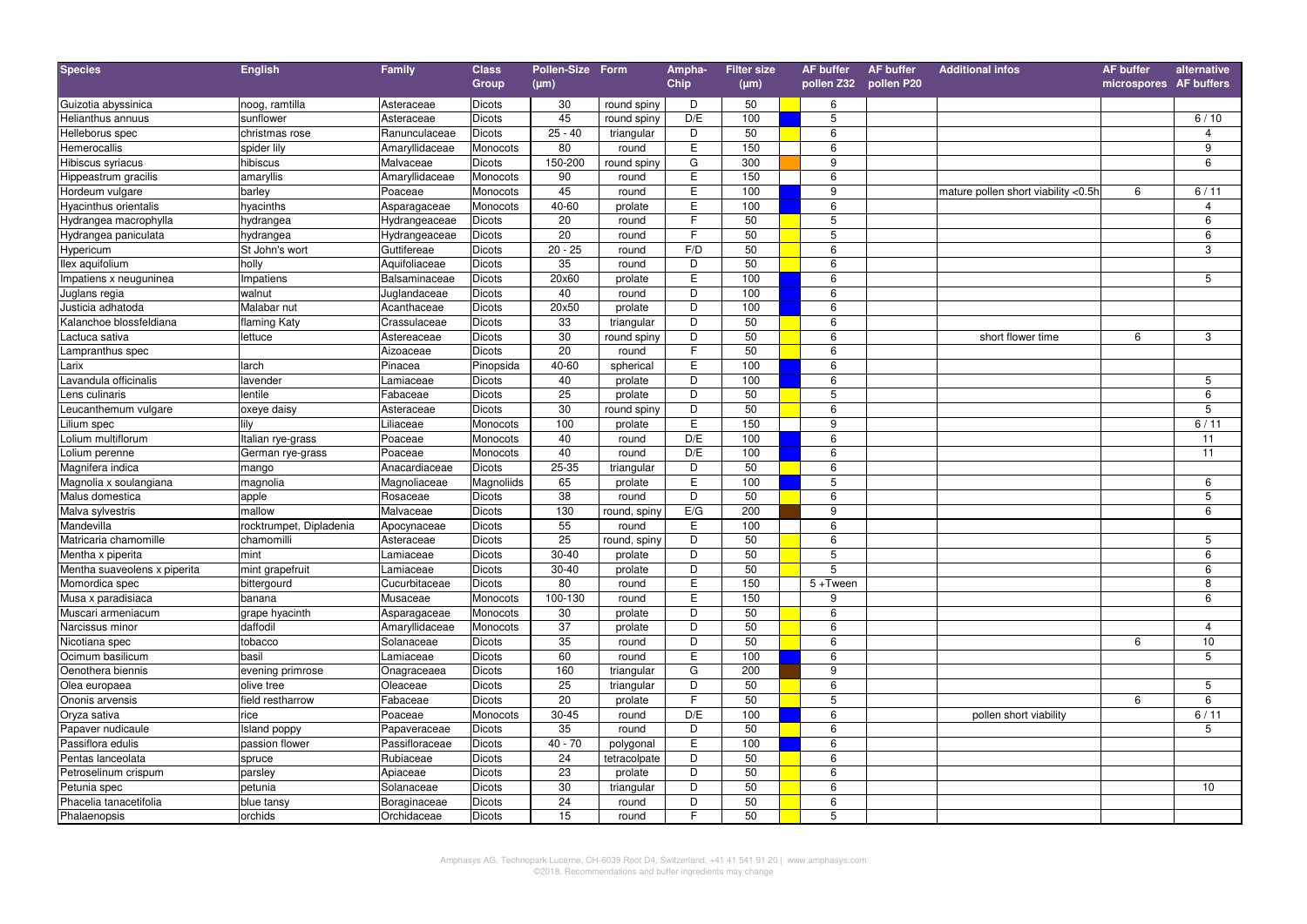| <b>Species</b>                  | <b>English</b>       | <b>Family</b>       | <b>Class</b>  | Pollen-Size Form |             | Ampha-         | <b>Filter size</b> | <b>AF buffer</b>      | <b>AF buffer</b> | <b>Additional infos</b> | <b>AF</b> buffer       | alternative    |
|---------------------------------|----------------------|---------------------|---------------|------------------|-------------|----------------|--------------------|-----------------------|------------------|-------------------------|------------------------|----------------|
|                                 |                      |                     | Group         | $(\mu m)$        |             | Chip           | $(\mu m)$          | pollen Z32 pollen P20 |                  |                         | microspores AF buffers |                |
| Phaseolus spec.                 | bean                 | Fabaceae            | <b>Dicots</b> | $30 - 45$        | triangular  | D              | 100                | 5                     |                  |                         |                        | 4/6            |
| Phoenix dactylifera             | date palm            | Arecaceae           | Monocots      | 10x15            | prolate     | F              | 50                 | 6                     |                  |                         |                        |                |
| Phlox paniculata                | phlox                | Polemoniaceae       | <b>Dicots</b> | 50               | round       | $\mathsf E$    | 100                | 6                     |                  |                         |                        |                |
| Picea abies                     | pine                 | Pinacea             | Pinopsida     | 60-100           | bisaccate   | E              | 150                | 9                     |                  | floating pollen         |                        | 6/11           |
| Pinus sylvestris                | pine                 | Pinacea             | Pinopsida     | $60 - 100$       | bisaccate   | E              | 150                | 9                     |                  | floating pollen !       |                        | 6/11           |
| Pistacia vera                   | pistachio            | Anacardiaceae       | Dicots        | 30               | round       | $\overline{D}$ | 50                 | 6                     |                  |                         |                        | $\overline{4}$ |
| Pisum sativum                   | pea                  | Fabaceae            | Dicots        | $40 - 50$        | prolate     | $\overline{D}$ | 100                | 6                     |                  |                         |                        | 4/6            |
| Portulaca grandiflora           | rose moss            | Portulacaceae       | <b>Dicots</b> | 80               | round       | E              | 150                | 6                     |                  |                         |                        |                |
| Primula vulgaris (syn. acaulis) | primerose            | Primulaceae         | Dicots        | 15-20            | round       | $\overline{F}$ | 50                 | 6                     |                  |                         |                        | 5              |
| Prunus avium                    | cherry               | Rosaceae            | Dicots        | 40               | triangular  | D/E            | 100                | 6                     |                  |                         |                        |                |
| Prunus domestica                | plum                 | Rosaceae            | <b>Dicots</b> | 44               | triangular  | D/E            | 100                | 6                     |                  |                         |                        |                |
| Prunus dulcis                   | almond               | Rosaceae            | <b>Dicots</b> | 32x55            | prolate/tri | D/E            | 100                | 6                     |                  |                         |                        |                |
| Prunus spinosa                  | blackthorn           | Rosaceae            | Dicots        | 44               | triangular  | D/E            | 100                | 6                     |                  |                         |                        |                |
| Prunus serrulata                | Japanise cherry      | Rosaceae            | Dicots        | 40               | triangular  | D/E            | 100                | 6                     |                  |                         |                        |                |
| Pulmonaria obscura              | suffolk lungwort     | Boraginaceae        | Dicots        | 36               | round       | D              | 50                 | 6                     |                  |                         |                        |                |
| Pulmonaria officinales          | lungwort             | Boraginaceae        | Dicots        | 36               | round       | $\overline{D}$ | 50                 | 6                     |                  |                         |                        |                |
| Punica granatum                 | pomegranate          | ythraceae           | Dicots        | 26               | triangular  | D              | 50                 | 6                     |                  |                         |                        |                |
| Pyrus communis                  | pear                 | Rosaceae            | <b>Dicots</b> | 32               | triangular  | D              | 50                 | 6                     |                  |                         |                        |                |
| Quercus robur                   | common oak           | Fagaceae            | <b>Dicots</b> | 38               | triangular  | D              | 50                 | 6                     |                  |                         |                        |                |
| Ranunculus asiaticus            | persian buttercup    | Ranunculaceae       | Dicots        | $20 - 30$        | round       | F/D            | 50                 | 6                     |                  |                         |                        | 5              |
| Ranunculus arvensis             | corn buttercup       | Ranunculaceae       | Dicots        | 25               | prolate     | D              | 50                 | 6                     |                  |                         |                        | 5              |
| Ranunculus ficaria              | lesser celandine     | Ranunculaceae       | Dicots        | 33               | prolate     | D              | 50                 | 6                     |                  |                         |                        |                |
| Raphanus sativus sativus        | radish               | <b>Brassicaceae</b> | <b>Dicots</b> | 25               | prolate     | $\overline{D}$ | 50                 | $\overline{7}$        |                  |                         | 6                      | 3/5/10         |
| Raphanus sativus oleiferus      | radish               | <b>Brassicaceae</b> | <b>Dicots</b> | 25               | prolate     | D              | 50                 | $\overline{7}$        |                  |                         | 6                      | 3/5/10         |
| Rheum rhabarbarum               | rhubarb              | Polygonaceae        | <b>Dicots</b> | 35               | round       | D              | 50                 | 6                     |                  |                         |                        | 5              |
| Rhododendron                    | rhododendron         | Ericaceae           | Dicots        | $40 - 70$        | tetradae    | E              | 100                | $6\overline{6}$       |                  |                         |                        | 5              |
| Ribes nigrum                    | blackcurrant         | Grossulariaceae     | Dicots        | 38               | round       | D              | 50                 | 6                     |                  |                         |                        |                |
| Ribes rubrum                    | redcurrant           | Grossulariaceae     | <b>Dicots</b> | 33               | round       | D              | 50                 | 6                     |                  |                         |                        |                |
| Rosa canina                     | dogrose              | Rosaceae            | Dicots        | 40               | round       | $\overline{D}$ | 100                | 6                     |                  |                         |                        |                |
| Rosa chinensis                  | rose                 | Rosaceae            | Dicots        | 35               | round       | D              | 50                 | 6                     |                  |                         |                        |                |
| Rosa indica                     | tearose              | Rosaceae            | Dicots        | 35               | round       | D              | 50                 | 6                     |                  |                         |                        |                |
| Rosa multiflora                 | multiflora rose      | Rosaceae            | Dicots        | 35               | round       | D              | 50                 | 6                     |                  |                         |                        |                |
| Rosmarinus officinalis          | rosmarine            | -amiaceae           | Dicots        | 45               | prolate     | D              | 100                | 5                     |                  |                         |                        | 6              |
| Rubus fruticosus                | blackberry           | Rosaceae            | <b>Dicots</b> | 35               | triangular  | D              | 50                 | 6                     |                  |                         |                        |                |
| Rubus idaeus                    | raspberry            | Rosaceae            | <b>Dicots</b> | 30               | triangular  | D              | 50                 | 6                     |                  |                         |                        |                |
| Rubus fruticosus x idaeus       | tayberry             | Rosaceae            | Dicots        | 30               | triangular  | D              | 50                 | 6                     |                  |                         |                        |                |
| Rudbeckia hirta                 | rudbeckia            | Asteraceae          | Dicots        | 35               | round spiny | D              | 50                 | 6                     |                  |                         |                        |                |
| Saccharum officinarum           | sugarcane            | Poaceae             | Monocots      | 40-120           | round       | E              | 150                | 9                     |                  |                         |                        | 6              |
| Salix viminalis                 | basket willow, osier | Saliceae            | Dicots        | 20               | round       | F              | 50                 | 6                     |                  |                         |                        | 5              |
| Salvia farinaceae               | sage                 | _amiaceae           | Dicots        | 30               | prolate     | D              | 50                 | 6                     |                  |                         |                        | 5              |
| Salvia officinalis              | sage                 | _amiaceae           | <b>Dicots</b> | 45               | prolate     | D              | 100                | 6                     |                  |                         |                        | 5              |
| Salvia pratensis                | meadow sage          | _amiaceae           | Dicots        | $40 - 50$        | prolate     | $\overline{D}$ | 100                | 6                     |                  |                         |                        | 5              |
| Sambucus nigra                  | elder                | Caprifoliaceae      | Dicots        | 22               | round       | D              | 50                 | 6                     |                  |                         |                        |                |
| Saxifraga rosacea               | rockfoil             | Saxifragaceae       | <b>Dicots</b> | 30               | triangular  | D              | 50                 | 6                     |                  |                         |                        | 5              |
| Scilla siberica                 | squill               | Asparagaceae        | Monocots      | 50               | prolat      | $\overline{E}$ | 100                | 6                     |                  |                         |                        | $\overline{4}$ |
| Secale cereale                  | rye                  | Poaceae             | Monocots      | 50-60            | prolate     | E              | 100                | 6                     |                  |                         |                        | 9/11           |
| Sedum multicolorum              | stonecrop            | Crassulaceae        | Dicots        | 24               | triangular  | F.             | 50                 | 6                     |                  |                         |                        |                |
| Sedum sieboldii                 | October stonecrop    | Crassulaceae        | Dicots        | 18               | triangular  | F.             | 50                 | 6                     |                  |                         |                        |                |
| Silene vulgaris                 | bladder campion      | Caryophyllaceae     | Dicots        | $40 - 50$        | round       | D              | 100                | 6                     |                  |                         |                        |                |
| Silybum marianum                | cardus marianus      | Asteraceae          | Dicots        | 70               | round       | E              | 100                | 6                     |                  |                         | 6                      | 5              |